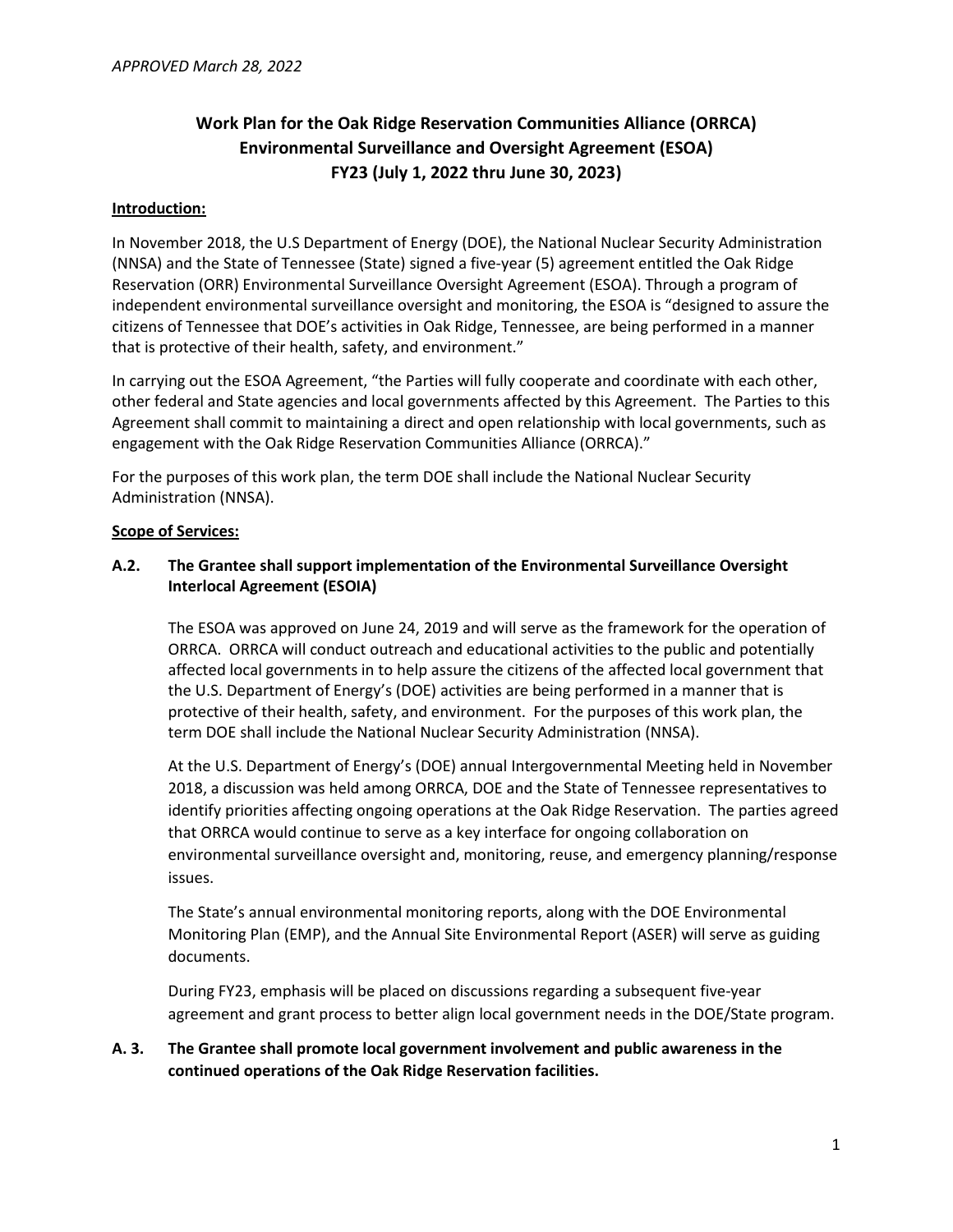ORCCA will continue to collaborate among the regional local governments to promote better understanding of the continued operations of the Oak Ridge Reservation facilities. Participation with DOE, EPA, and TDEC officials in meetings, such as those listed in this plan as "Upcoming Meetings of Interest," will be instrumental in educating local officials in support of the grant scope.

During FY23 emphasis will be placed on:

- Enhancing communication with DOE, EPA, and TDEC regarding local priorities and concerns related to Environmental Monitoring Priorities and Budgets
- Improving understanding of how environmental monitoring is conducted on the ORR
- Participating in Emergency Response Planning and Training related to ongoing activities at the ORR, such as training for post emergency environmental monitoring
- Continuing to enhance understanding of the relative risk associated with the ORR to improve off-site emergency planning and response
- Integrating ORR emergency response and planning into comprehensive disaster recovery plans of member jurisdictions.

# **A.4. The Grantee shall disseminate accurate and information concerning present or proposed activities related to continued operations of the Oak Ridge Reservation facilities.**

During FY23 emphasis will be placed on:

- Continuing to improve public education through dissemination of current and information on ORRCA's website
- Continuing to dispel misinformation and enhance public education about the quality of the natural environment in Oak Ridge and host counties through a coordinated communications program focusing on the Oak Ridge Corridor.
- Continuing to educate local officials and other stakeholders from other DOE sites about ORR facilities and activities

# **A.5. The Grantee shall identify local concerns and issues relevant to the operation of the Oak Ridge Reservation and environs and present concerns to the State of Tennessee and the Department of Energy during the selection of annual work and budget priorities.**

ORCCA will continue to engage with the State and DOE to improve understanding of local government and community concerns.

During FY23 emphasis will be placed on:

- DOE's Strategic Plan for Mercury, including source reduction and treatment, monitoring, and expediting studies related to treatment and reduction of mercury
- Continued emphasis on reducing/mitigating/eliminating off-site impacts, particularly groundwater issues
- Modernization of water and wastewater infrastructure needed to support the ongoing DOE missions on the Oak Ridge Reservation